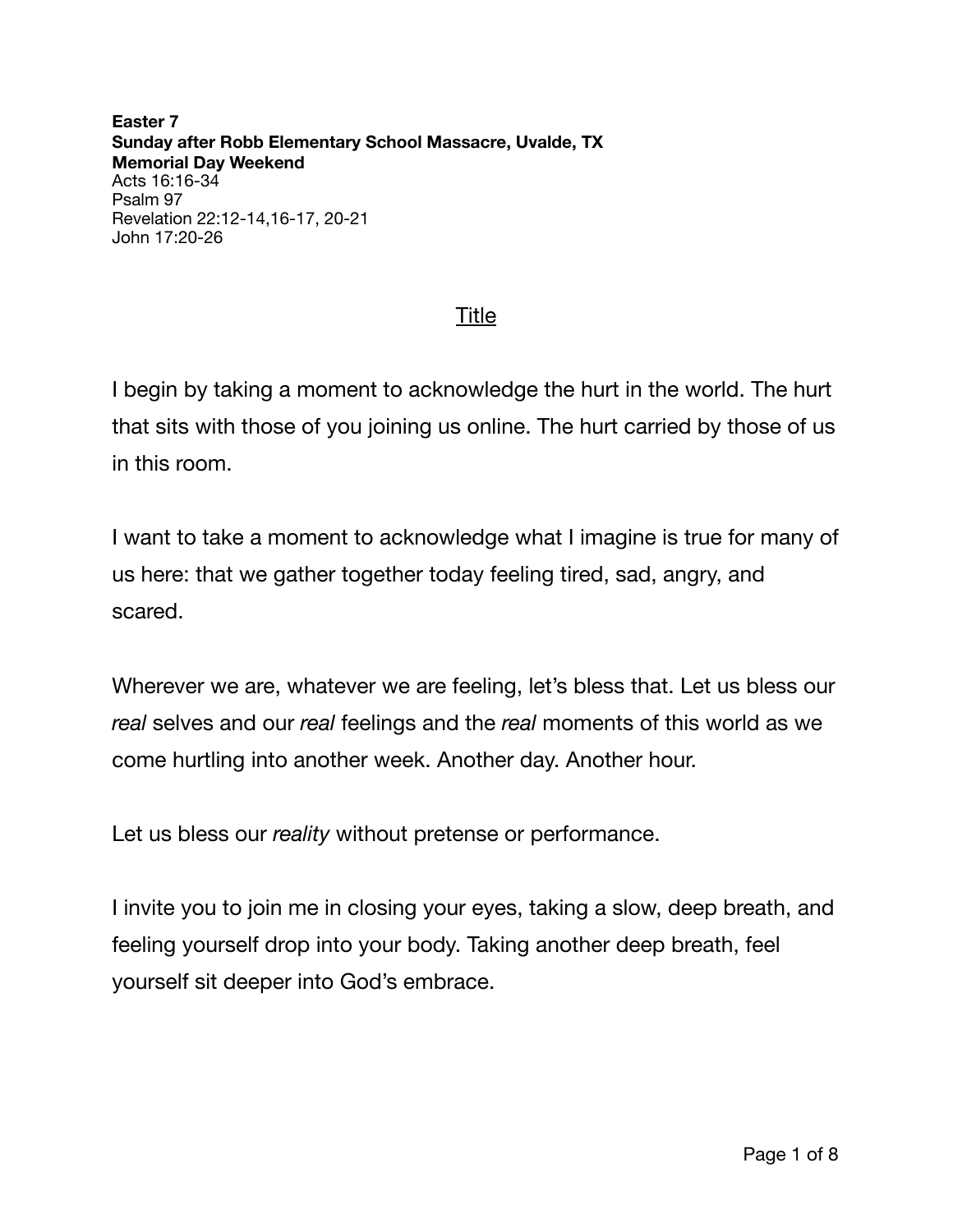Let us lament with all those who are touched by gun violence Let us lament the shooter's choice for violence Let us lament laws that allow violent men easy access to guns Let us lament this nation's politicians' cowardice and complicity that stymie the effort of those who work for change Let us lament with the hearts broken by loss today, yesterday, or years ago Let us lament all the lives cut short by gun violence, poverty, and oppression Let us lament, O God, and then let us rise from our knees to work for change

<span id="page-1-1"></span>In the name of Christ, the prince of peace[.1](#page-1-0)

The world *is on fire*, literally and figuratively. And for many of us, our water buckets are low or empty. Our fuse boxes are overloaded and there simply is not enough room or power to plug in another thing. And yet, there is no stemming the flow of that which needs our attention, our prayers, and our righteous anger.

Breathe in the gift of God's grace that it is okay to tend only what is yours to tend. To say what is yours to say. To care about what is yours to care about. Let it fill you. Let it flow through you, a blessing to those you meet.

<span id="page-1-0"></span><sup>&</sup>lt;sup>[1](#page-1-1)</sup> adapted from The Rev. Dr. Ellen Clark-King, Executive Pastor and Canon for Social Justice (former), Grace Cathedral, San Francisco, CA.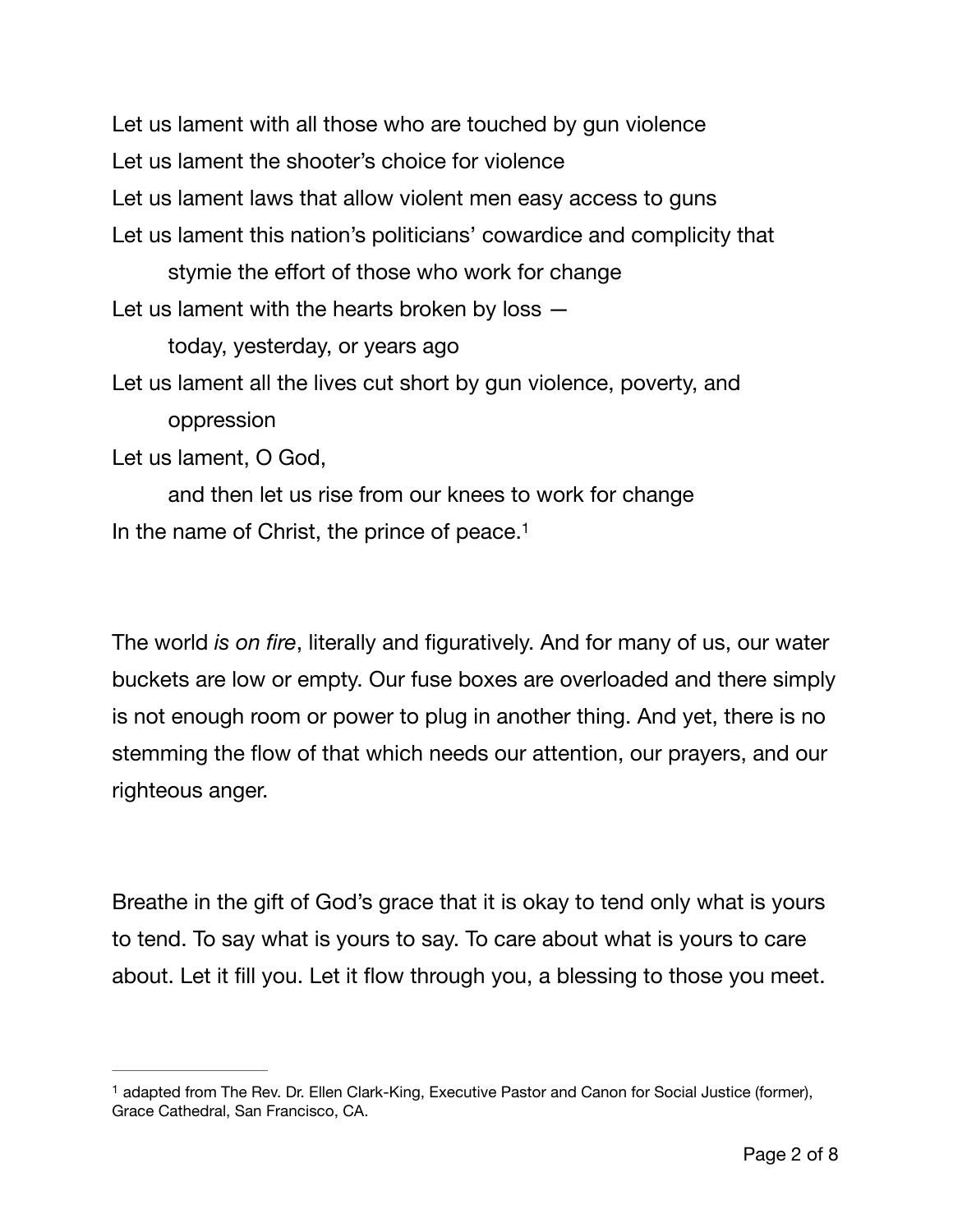We are living a vortex of swirling confusion. What was unthinkable has become expected. What had previously been understood as the moral high ground is now called out as unconscionable.

We, as a country  $-$  and even some of us as individuals  $-$  have been here before.

President Johnson's institution of the "Great Society."

Rogers and Hammerstein's *Cinderella* on living room televisions.

The New York World's Fair.

"The British Invasion" of The Beatles.

Space exploration.

Sandy Koufax's "Perfect Game."

The debut of Charles Schultz's "A Charlie Brown Christmas."

Bob Dylan.

The Voting Act of 1965.

The National Foundation of the Arts and Humanities Act.

The Water Quality Act.

Hurricane Betsy.

The death of Winston Churchill.

The over-boil of American involvement in Vietnam.

Draft card protests across college campuses.

Bloody Sunday.

Selma.

The Rev. Dr. Martin Luther King, Jr.

The assassination of Malcolm X.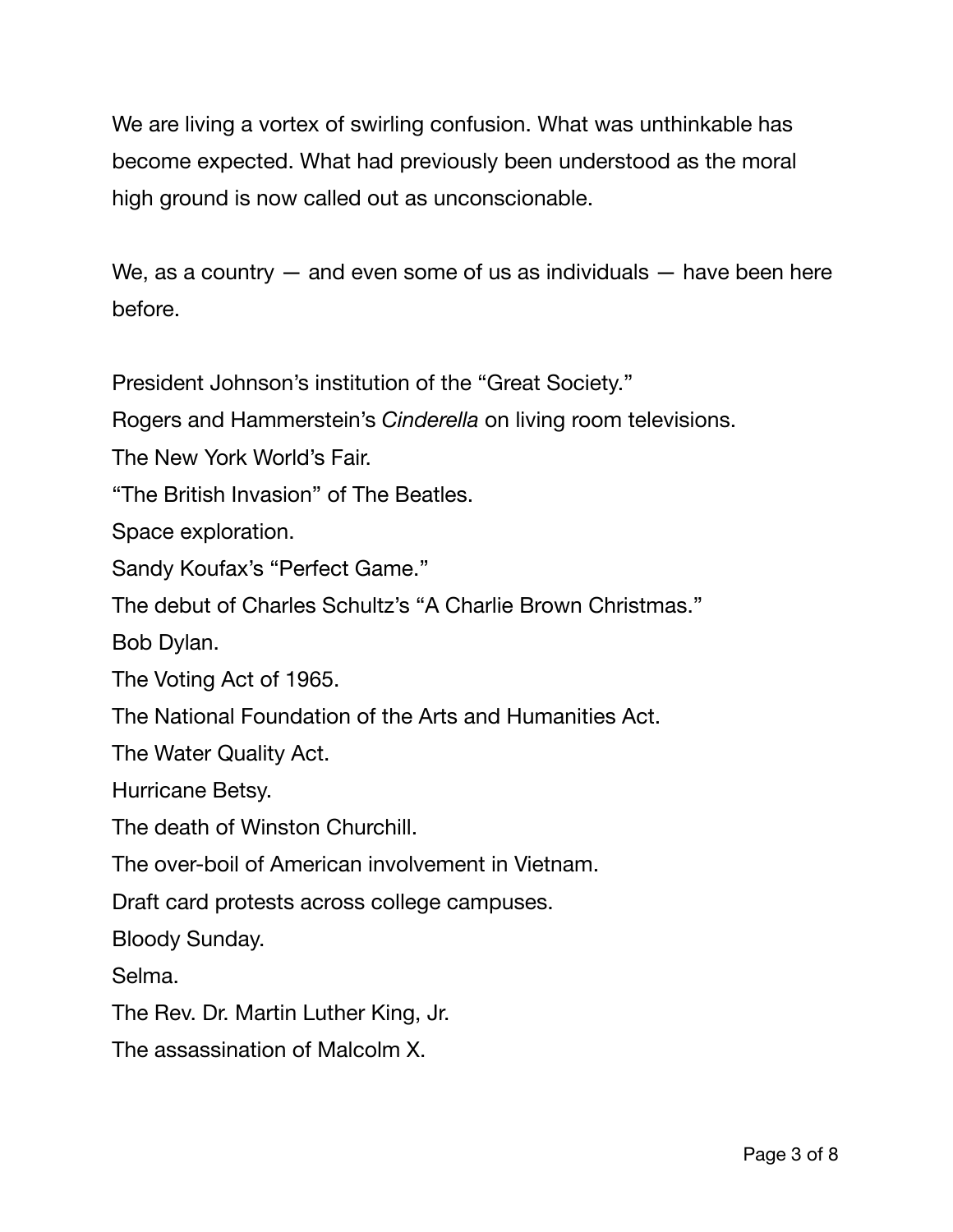<span id="page-3-1"></span>A great optimism for a new dawning of American culture burdened by the weight of fear, hatred, and upheaval.<sup>2</sup>

We have been here before. We have stumbled and wrestled and fought and risked and risen to the occasion. And we have made it to the next shore.

1965 was nearly 60 years ago. Even so, we do not have to look long through news headlines to make connections — fortunate and unfortunate — with the social, political, and artistic culture of today.

Social, economic, racial, and gender inequalities and disparities ashamedly still exist in our culture. Activists voices — experienced and newly emerged — are being raised in protest. Leaders in political and social spheres occasionally pierce through the din with promises of change and pleas for hope.

Before we allow ourselves to fall backwards into deceptively comfortable partisan positions, let us be clear that the acts of social, political, and cultural resistance come to us directly out of The Bible; today's story from Acts as one example.

As Paul and Silas are making their way through the Roman colony of Philippi in Macedonia, we are introduced to a girl who is enslaved on

<span id="page-3-0"></span>Eric Christopher Perry and Brian Church. "Five Clippings from 1965," Renaissance Men. *1965*, Eric [2](#page-3-1) Christopher Perry, 2015.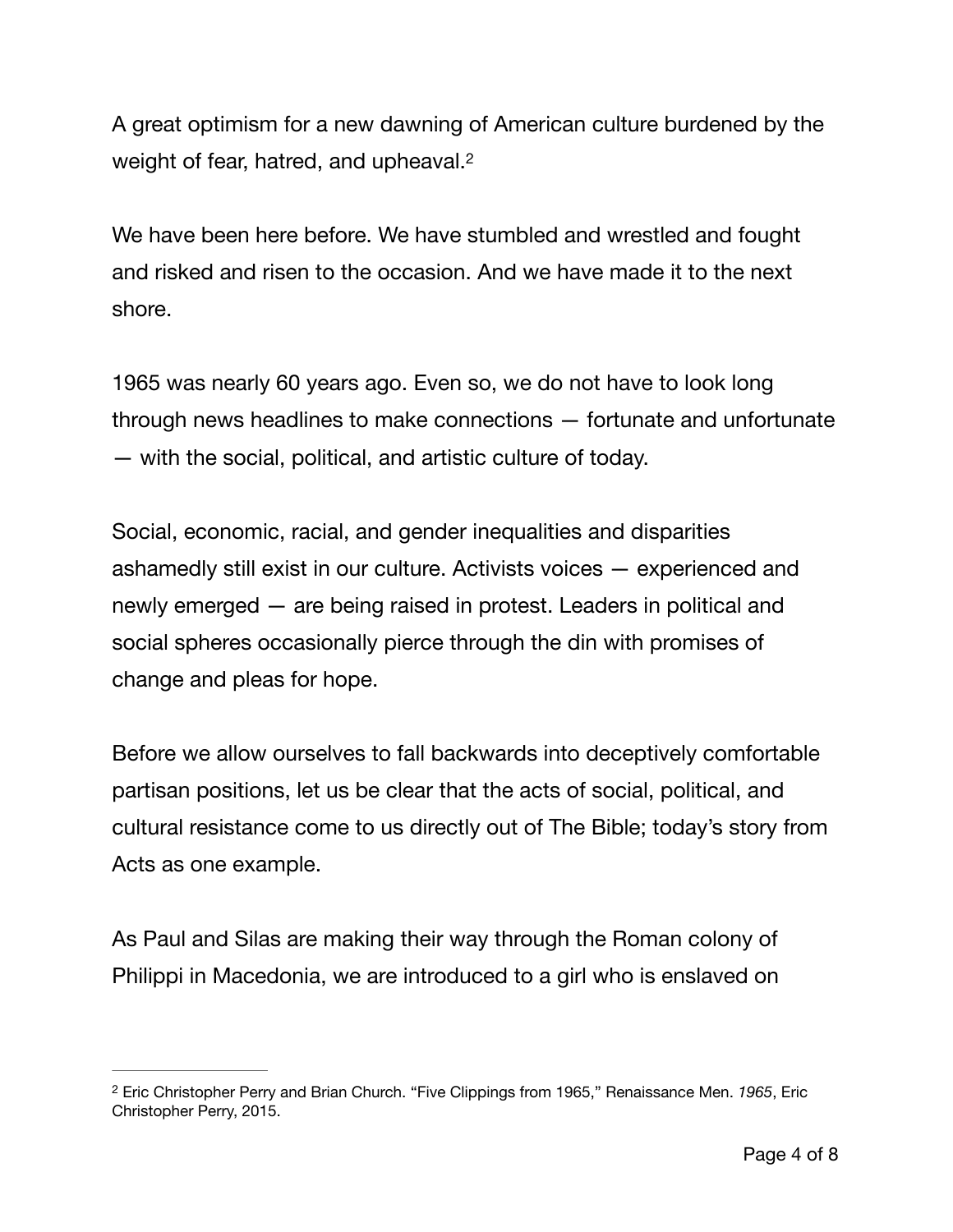account of the economic gain her gift of fortune telling, provides her enslaver.

Paul, calls the spirit out of the girl, putting an end to her enslaver's revenue stream. Paul and Silas quickly find themselves thrown in jail, in the "innermost cell", feet fastened in stocks, on trumped up charges of, essentially, disturbing the peace — a crime most often reserved in prosecuting when it involves those who are different from those in positions of power.

Paul and Silas are dragged, attacked, stripped, beaten, flogged, and left to die.

And what do they do? The pray and sing hymns to God.

This Sundays readings tell us of resistance to the *status quo* as a form of Christian discipleship. In the story from Acts, Paul and Silas resist the socioeconomic norm which would have us believe that economy is more important than humanity. Psalm 97 calls us to rejoice — always and everywhere no matter how grim things may seem, thereby resisting the "gods" of fatalism and despair.

We do not know what it what songs or hymns Silas and Paul sang that day and late into the night, but many of us do know something of the songs that were at the heart and soul of the Civil Rights Movement in this country.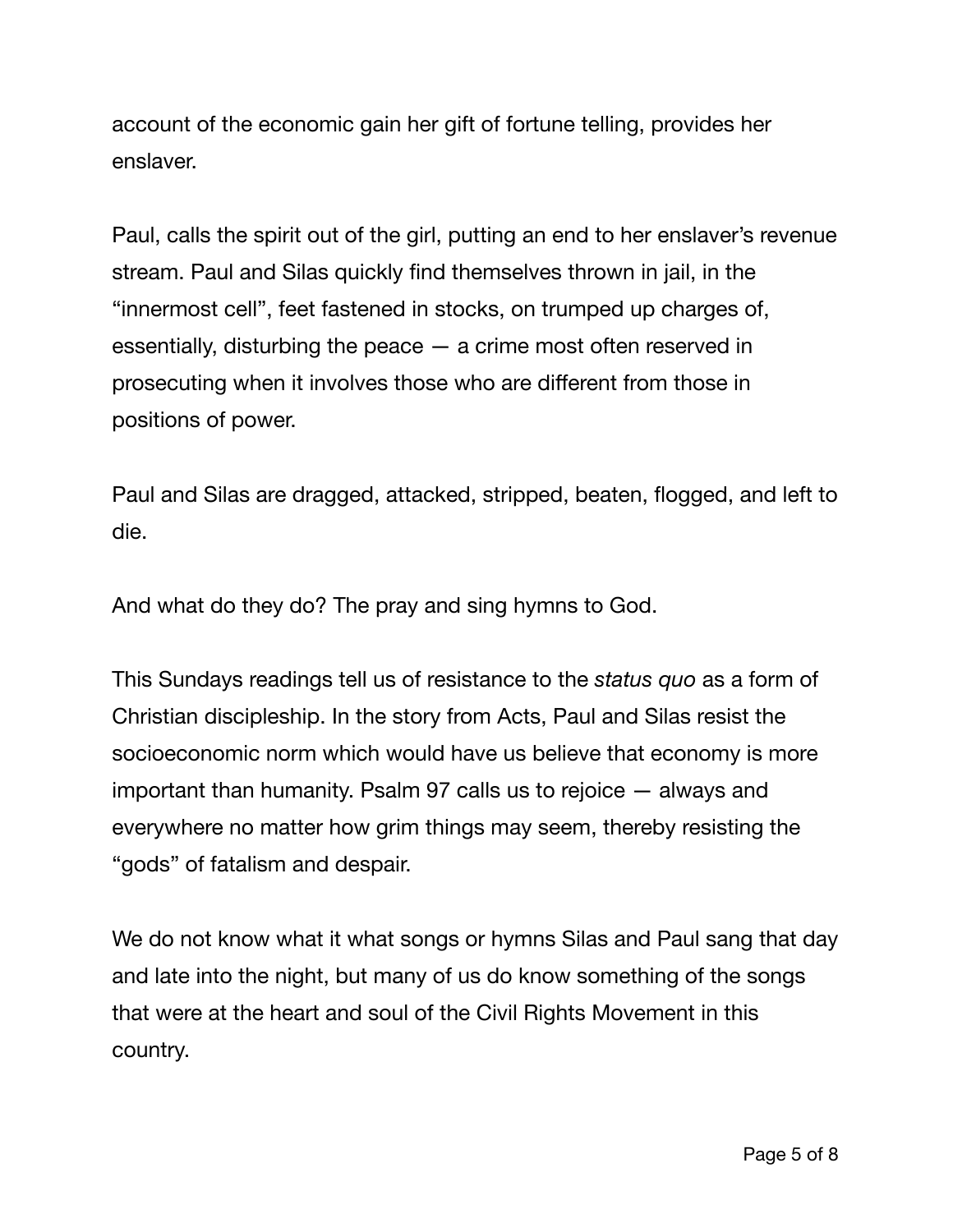As a someone with a past life as a Board Certified Music Therapist, I will attest that song  $-$  when music and words are paired together  $-$  has powers to communicate and infiltrate that far exceed either music or words alone. And so it comes to me as no surprise that the same power that gave strength to those who fought for their own and others rights and freedoms in the Civil Rights Movement of the 1950s and '60s, would also bring liberation and healing to Paul, Silas, and their jailor and his family. Moving them closer to unity with one another, resisting the evils of isolation and segregation, calling them into communion with one another, as Christ and God are one.

On this day, as we mourn and remember those whose lives have been ended by the violence of guns and war, may we too find ways to join with others in song, praising God, trusting that the vortex of swirling confusion is not ours alone to stay; that with God's help, Christ's love, and the inspiration of the Holy Spirit we will come to that place unified in love of God, of neighbor, and of self.

Let us pray.

Living God, long ago, faithful women and men proclaimed the good news of Jesus' resurrection, and the world was changed forever: Teach us to keep faith with them, that our witness may be as bold, our love as deep, and our faith as true.

May poets and prophets and policy makers arise in holy courage and conviction.